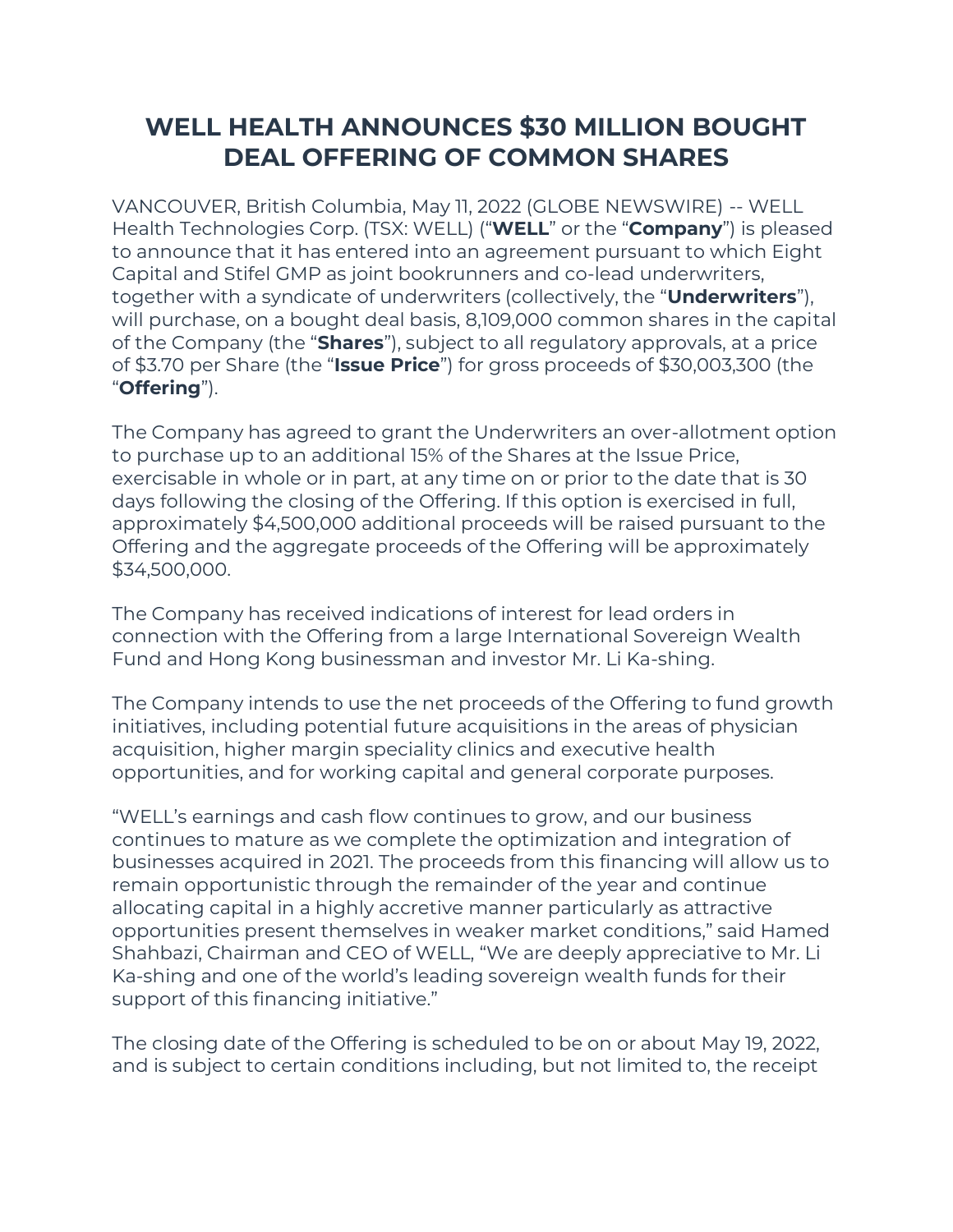of all necessary approvals, including the approval of the Toronto Stock Exchange and the applicable securities regulatory authorities.

The Offering will be completed by way of a prospectus supplement (the "**Supplement**") to the short form base shelf prospectus of the Company dated September 22, 2021 (the "**Base Prospectus**"), which Supplement is expected to be filed with the securities commissions and other similar regulatory authorities in each of the provinces of Canada, on or prior to May 13, 2022. The Base Prospectus and, once filed, the Supplement can be found on SEDAR at [www.sedar.com,](https://www.globenewswire.com/Tracker?data=1W_yrsjhmuknVJBE_alnADpXzpnxK16eYCqUl3e79SQGk2fw3G3RFpT-nLvDSxhHZfrkZw7eYxF7uHihVfuHtA==) and contain important detailed information about the Offering.

This press release shall not constitute an offer to sell or the solicitation of an offer to buy nor shall there be any sale of the securities in any state in which such offer, solicitation or sale would be unlawful. The securities being offered have not been, nor will they be, registered under the United States *Securities Act of 1933*, as amended, and may not be offered or sold in the United States absent registration or an applicable exemption from the registration requirements of the United States *Securities Act of 1933*, as amended, and applicable state securities laws.

# **WELL HEALTH TECHNOLOGIES CORP.**

Per: "Hamed Shahbazi" Hamed Shahbazi Chief Executive Officer, Chairman and Director

# **About WELL Health Technologies Corp.**

WELL is a practitioner focused digital healthcare company whose overarching objective is to positively impact health outcomes to empower and support healthcare practitioners and their patients. WELL has built an innovative practitioner enablement platform that includes comprehensive end to end practice management tools inclusive of virtual care and digital patient engagement capabilities as well as Electronic Medical Records (EMR), Revenue Cycle Management (RCM) and data protection services. WELL uses this platform to power healthcare practitioners both inside and outside of WELL's own omni-channel patient services offerings. As such, WELL owns and operates Canada's largest network of outpatient medical clinics serving primary and specialized healthcare services and is the provider of a leading multi-national, multi-disciplinary telehealth offering. WELL is publicly traded on the Toronto Stock Exchange under the symbol "WELL" and is part of the TSX Composite Index. To learn more about the Company, please visit: [www.well.company.](https://www.globenewswire.com/Tracker?data=cmRhCDnobBUYLOL2TUzJEPchfKrQdO-xkZ3phxEPHXPbViMSlSnBaGImRA2LRBueOV6952iUWnWZoQQvoH39RQ==)